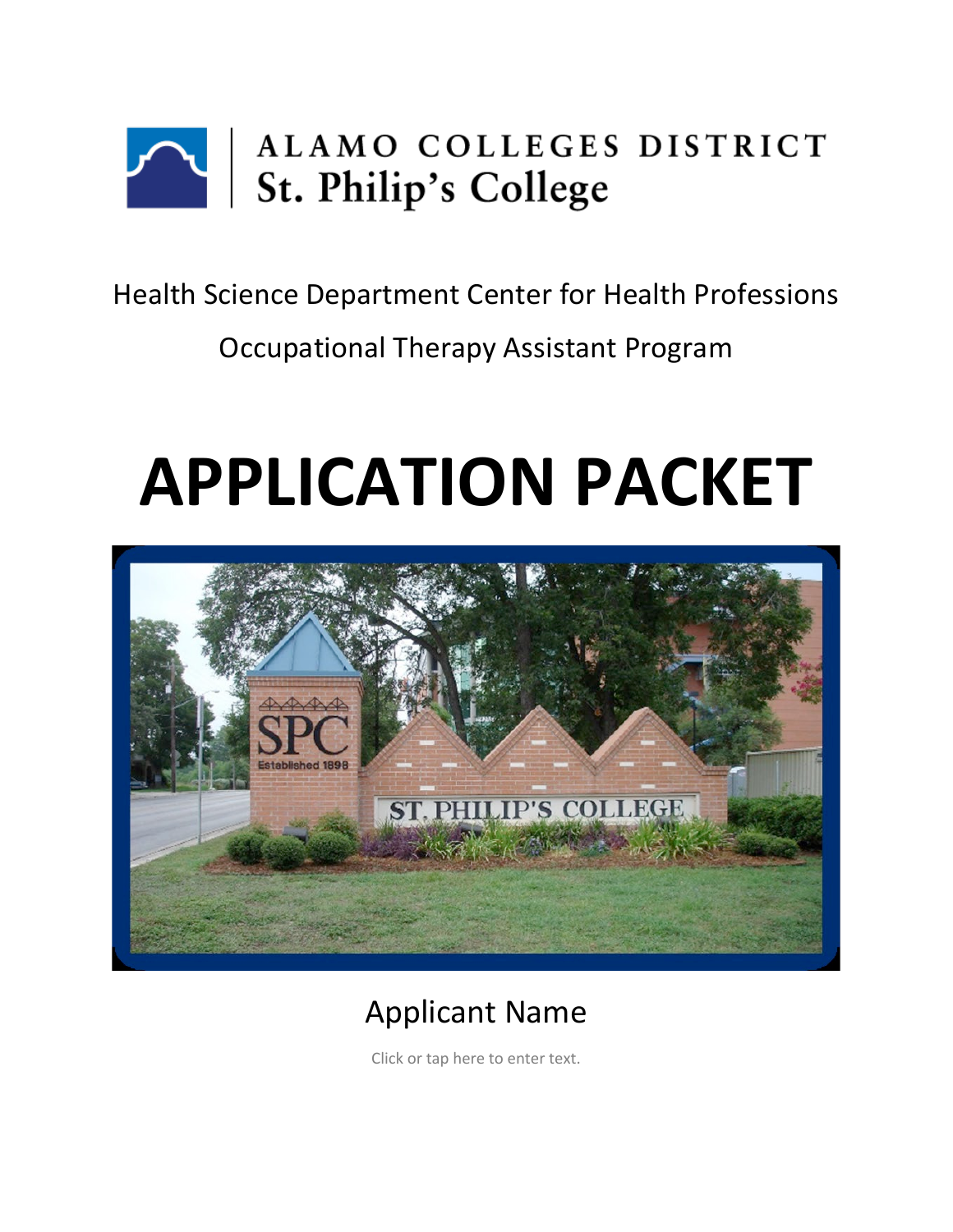

## **INSTRUCTIONS**

Applicants must fill out all forms entirely before application submission. Incomplete applications are ineligible for consideration. The applicant's responsibility is to ensure that the application is complete before submitting it for review by the Occupational Therapy Assistant (OTA) program. You will not be allowed to add to your application package later. If the application is received and any requirements are missing, this will be deemed an incomplete application and will not be reviewed.

- Applicants must be enrolled in St. Philip's College (SPC). Admission to SPC does not guarantee admission to the OTA program. Please review information packet.
- Applicants should meet with the OTA advisor to ensure all pre-requisites are reviewed for acceptance or apply for course substitutions.
- All supporting documentation should be originals and submitted with application to be reviewed. Official transcripts must be sent electronically to spc-ota@alamo.edu.
- The student can submit a copy of transcripts with application to begin the process, but an official electronic transcript must be submitted no later than March 31 deadline to be considered by the review committee.
- The application package must be saved as ONE PDF file to include supporting documents and submit electronically to spc-ota@alamo.edu prior to the 31 March deadline.
- Save completed PDF file with transcript copies: Last Name, First Name, Application Year (example: StevensonJacqueline2022) Do not submit individual JPEGs or PDFs.
- A completed application does NOT mean that the student is automatically enrolled in the Occupational Therapy Assistant Program.
- Attach all required documents following the checklist.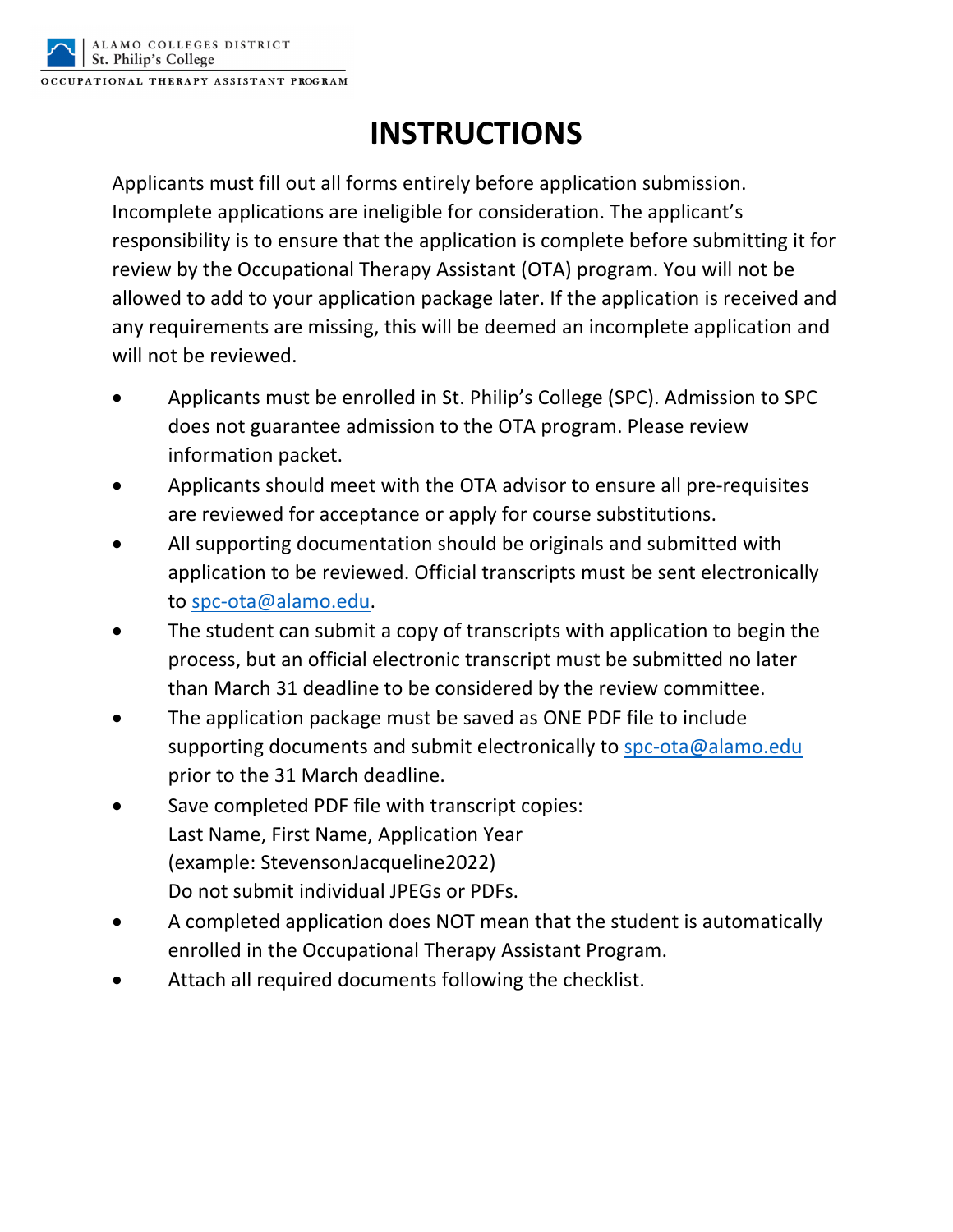## **NOTICE TO OCCUPATIONAL THERAPY ASSISTANT (OTA) PROGRAM APPLICANTS**

The Health Science Department and OTA Program makes every effort to provide an understandable application process by ensuring each applicant has the necessary information for application completion. It is the student's responsibility to review the application requirements and selection criteria for the individual program to which they are applying as some programs have additional requirements beyond those listed for the Health Science Department. Application requirements and selection criteria are subject to change. Please visit the program's website for detailed information about the program's application and selection process.

All applicants have equal opportunity to contact the program director prior to submitting their application. Each program reserves the right to consider an applicant ineligible for program admission if they neglect any part of the stated requirements for application or selection. Fulfilling all application criteria DOES NOT guarantee acceptance into a program as program size is limited. Acceptance to any Health Science Program is subject to completion of a background check, drug screen and updated immunizations.

The OTA Program Academic Program Specialist is able to assist you with general application questions you may have. However, it remains the responsibility of the applicant to follow all written instructions for application submission and selection criteria.

Alamo Colleges, St. Philip's College, the Health Science Department and its programs are not responsible for any applicant misinterpretation of the application or selection process.

I have read the above and understand this notice, as evidenced by my signature.

| <b>NAME</b>      | Click or tap here to enter text. |             |                               |
|------------------|----------------------------------|-------------|-------------------------------|
| <b>SIGNATURE</b> |                                  | <b>DATE</b> | Click or tap to enter a date. |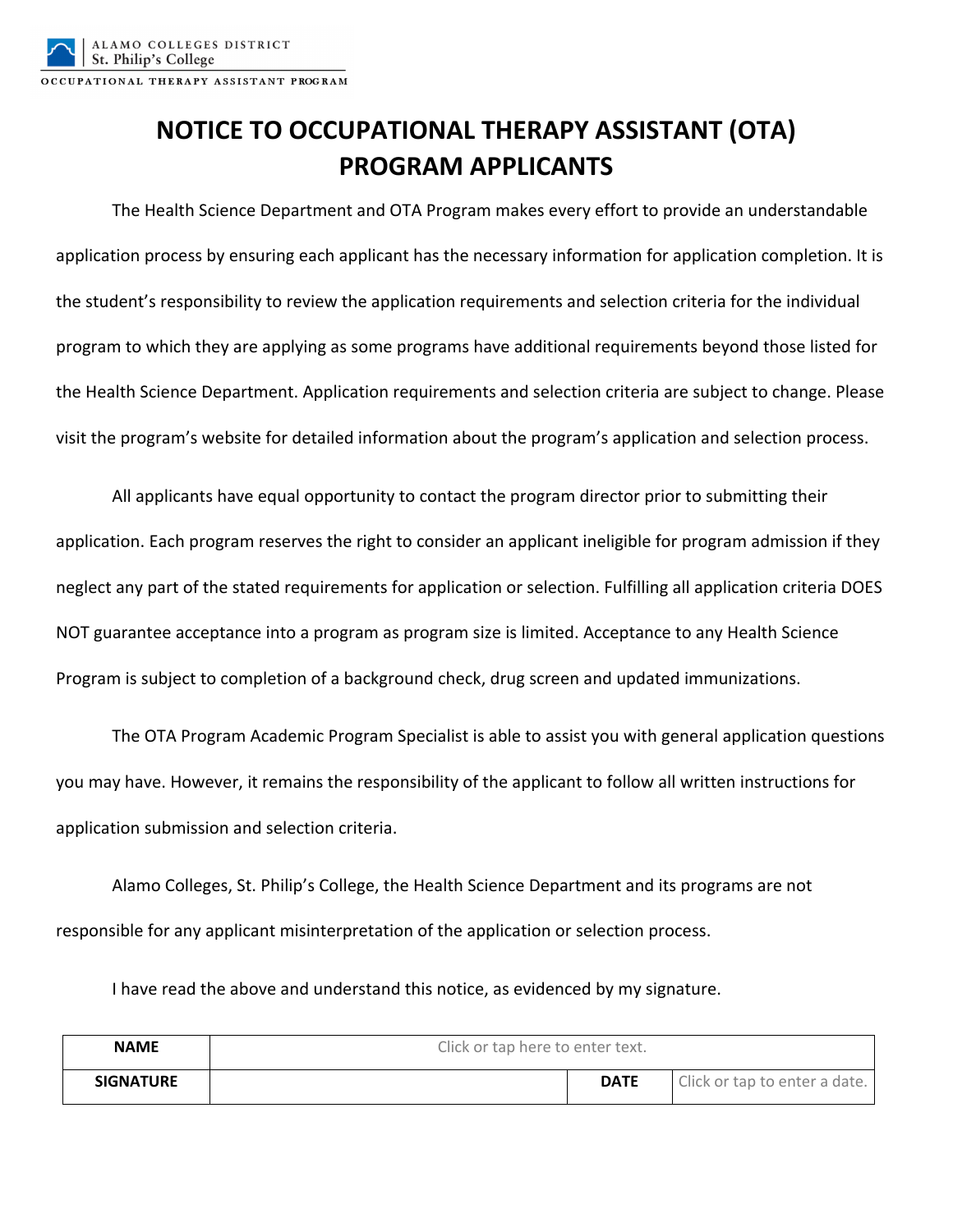

### **OCCUPATIONAL THERAPY ASSISTANT APPLICATION FORM**

Please submit typed form.

| Program Applying for: Occupational Therapy<br><b>Assistant Program</b>                | Desired Entry Year: Choose an item.                          |
|---------------------------------------------------------------------------------------|--------------------------------------------------------------|
| <b>Name:</b> Click or tap here to enter text.                                         | <b>Banner ID:</b> Click or tap here to enter text.           |
| <b>Street Address:</b> Click or tap here to enter text.                               | <b>SSN:</b> Click or tap here to enter text.                 |
| <b>City:</b> Click or tap here to enter text.                                         | <b>SPC School Email:</b><br>Click or tap here to enter text. |
| State: Click or tap here to enter text. Zip Code:<br>Click or tap here to enter text. | <b>Personal Email:</b><br>Click or tap here to enter text.   |
| <b>Mobile Phone:</b> Click or tap here to enter text.                                 | <b>Alternate Phone:</b> Click or tap here to enter text.     |
|                                                                                       |                                                              |

| <b>ALL Colleges/Universities Attended (include</b>    | <b>Hours</b><br><b>Degree</b>                 |               |                                  | <b>Dates</b>                     |
|-------------------------------------------------------|-----------------------------------------------|---------------|----------------------------------|----------------------------------|
| attachments as necessary)                             |                                               | Completed     |                                  |                                  |
| Click or tap here to enter text.                      | Click or tap                                  | Click or tap  |                                  | Click or tap here to             |
|                                                       | here to enter                                 | here to enter |                                  | enter text.                      |
|                                                       | text.                                         | text.         |                                  |                                  |
| Click or tap here to enter text.                      | Click or tap                                  | Click or tap  |                                  | Click or tap here to             |
|                                                       | here to enter                                 | here to enter |                                  | enter text.                      |
|                                                       | text.                                         | text.         |                                  |                                  |
| Click or tap here to enter text.                      | Click or tap                                  | Click or tap  |                                  | Click or tap here to             |
|                                                       | here to enter                                 | here to enter |                                  | enter text.                      |
|                                                       | text.                                         | text.         |                                  |                                  |
| Click or tap here to enter text.                      | Click or tap                                  | Click or tap  |                                  | Click or tap here to             |
|                                                       | here to enter                                 | here to enter |                                  | enter text.                      |
|                                                       | text.                                         | text.         |                                  |                                  |
| Click or tap here to enter text.                      | Click or tap                                  | Click or tap  |                                  | Click or tap here to             |
|                                                       | here to enter                                 | here to enter |                                  | enter text.                      |
|                                                       | text.                                         | text.         |                                  |                                  |
| Click or tap here to enter text.                      | Click or tap                                  | Click or tap  |                                  | Click or tap here to             |
|                                                       | here to enter                                 | here to enter |                                  | enter text.                      |
|                                                       | text.                                         | text.         |                                  |                                  |
|                                                       |                                               |               |                                  |                                  |
| <b>Employment History</b><br><b>Employer</b> (include | <b>Job Title</b>                              |               |                                  | <b>Dates</b>                     |
| attachments as necessary)                             |                                               |               |                                  |                                  |
| Click or tap here to enter text.                      | Click or tap here to enter                    |               |                                  | Click or tap here to enter text. |
|                                                       | text.                                         |               |                                  |                                  |
| Click or tap here to enter text.                      | Click or tap here to enter                    |               | Click or tap here to enter text. |                                  |
|                                                       | text.                                         |               |                                  |                                  |
| Are you eligible to work in the United States?        | <b>Convicted of a felony?</b> Choose an item. |               |                                  |                                  |
| Choose an item.                                       |                                               |               |                                  |                                  |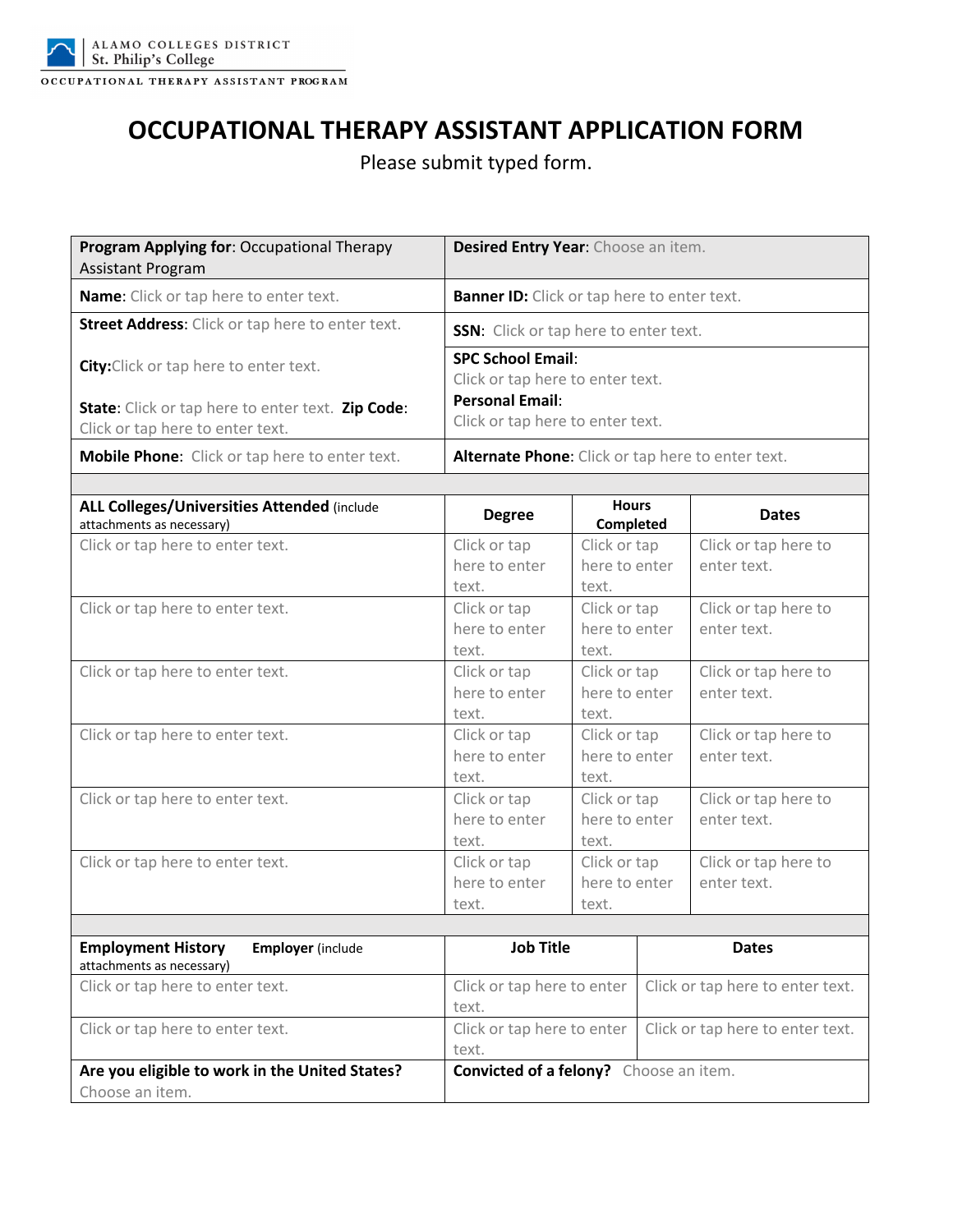

ALAMO COLLEGES DISTRICT St. Philip's College

OCCUPATIONAL THERAPY ASSISTANT PROGRAM

| <b>Convicted of a misdemeanor?</b> Choose an item.                                                                                                                                                                                                                                                                                                                                | If a felony or misdemeanor is on record, have you<br>submitted letter from NBCOT and TBOTE? Choose an |                                  |  |
|-----------------------------------------------------------------------------------------------------------------------------------------------------------------------------------------------------------------------------------------------------------------------------------------------------------------------------------------------------------------------------------|-------------------------------------------------------------------------------------------------------|----------------------------------|--|
|                                                                                                                                                                                                                                                                                                                                                                                   | item.                                                                                                 |                                  |  |
| Enrollment into the Health Science programs by students with felony convictions could result in denial of licensure or<br>certification. These students would not be eligible for admission into the program until a declaratory order process is<br>completed with the licensure and/or certification board and proof of eligibility for licensure or certification is provided. |                                                                                                       |                                  |  |
| <b>Medical Emergency Numbers</b>                                                                                                                                                                                                                                                                                                                                                  |                                                                                                       |                                  |  |
| Name: Click or tap here to enter text.                                                                                                                                                                                                                                                                                                                                            | Relationship: Choose                                                                                  | <b>Phone Number</b>              |  |
|                                                                                                                                                                                                                                                                                                                                                                                   | an item.                                                                                              | Click or tap here to enter text. |  |

I understand that falsification of any information on application will automatically disqualify me as an applicant for admission and will result in my being dropped from any Health Science Program.

I have read and understand the Notice to Program Applicants.

Signature: \_\_\_\_\_\_\_\_\_\_\_\_\_\_\_\_\_\_\_\_\_\_\_\_\_\_\_\_\_\_\_\_\_\_\_\_\_\_\_\_\_\_\_\_\_\_\_ Date: Click or tap to enter a date.

If I am not accepted into the Occupational Therapy Assistant Program, I consent to have my application packet forwarded to the following Health Science Programs for consideration:

| <b>Biomedical Engineering Technology</b> |  | Nurse Aide                          |
|------------------------------------------|--|-------------------------------------|
| Cardiac Sonography                       |  | <b>Nursing: LVN</b>                 |
| Diagnostic Medical Sonography            |  | Phlebotomy                          |
| <b>Health Information Technology</b>     |  | <b>Physical Therapist Assistant</b> |
| Histologic Technician                    |  | Radiography Technologist            |
| Invasive Cardiovascular Technology       |  | <b>Respiratory Care Technology</b>  |
| Kinesiology                              |  | <b>Surgical Technology</b>          |
| <b>Medical Laboratory Technician</b>     |  | <b>Vision Care Technology</b>       |